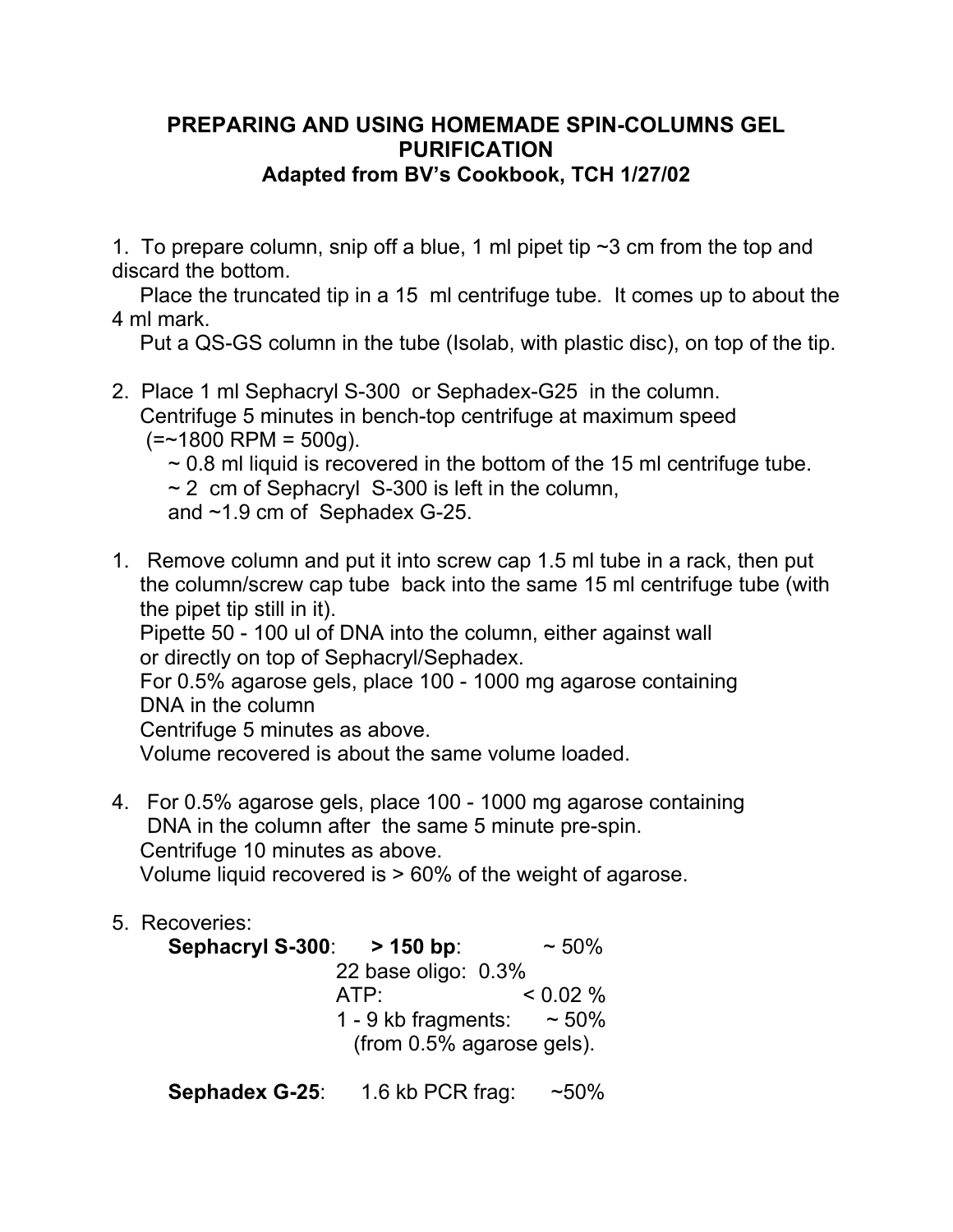| $>150$ bp:    | $~10\%$  |
|---------------|----------|
| 22 base oligo | $~140\%$ |
| 20 bp oligo:  | 38%      |
| ATP:          | $~2\%$   |

# **Notes:**

- a. If you want DNA really pure, you can use two sequential columns (though the yields are obviously less (multiplicative, as expected).
- b. You can use larger volumes of DNA-containing solutions on the Spincolumns, though the background recovery of ATP is higher (0.02% for < 100 ul, 0.3% for 150 ul, 2% for 200 ul, 7% for 250 ul), so there is less purification from low molecular weight contaminants.
- c. You can also purify DNA from 1.2% agarose gels, but the yield is only about half that recovered from 0.5% gels for fragments < 4kb, and the yield is three to five fold less for larger fragments.
- d. In 0.5% agarose gels, BPB migrates with 2.1kb marker.
- e. Five minute spins are sufficient. Virtually identical results are obtained with centrifugation times of 2 - 10 minutes.

## **Materials**

## 1. **Sephadex G-25, DNA grade, Pharmacia 17-0572-01.**

5 g in 250 ml water in T-75.

Overnight at  $4^\circ$ , change water twice.

Remove sup, add ~10 ml TE (10 mM Tris, pH 8.0, 1 mM EDTA; Quality Bio.)

 Transfer to 50 ml tube. Top to 50 ml with TE. Settle, suck off TE, and add new TE to 35 ml. After settling, should be  $\sim$ 22 ml swelled gel + 12 ml TE on top. Store at  $4^\circ$ 

## 2. **Sephacryl S-300, Pharmacia 17-0599-10.**

50 ml resin in T-75, add water to ~250 ml. Shake, sit at room temp. until settled, suck off sup. Add ~10 ml water, transfer to 50 ml tube.